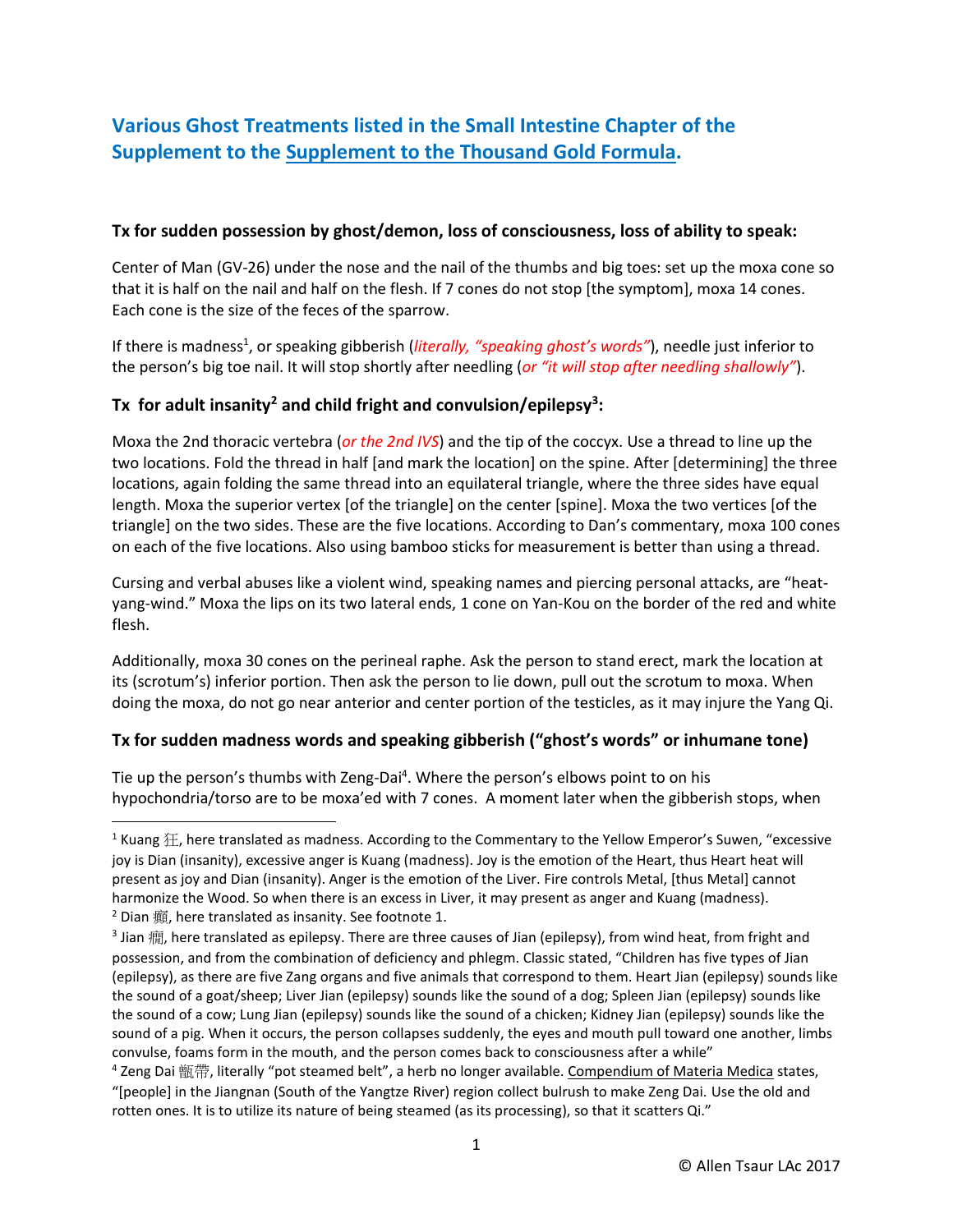the person recalls his name and begs to be released, converse with him and ask him questions slowly and steadily, and release his thumbs.

Madness and insanity, do not recognize people, insanity with nausea/confusion, moxa 9 cones on the One Hundred Meeting (GV-20).

Running around in madness with cramping, Moxa 3 ACI superior to Yu Zhen (BL-9). An alternative: moxa 100 cones 1 ACI posterior to the apex of the head.

Evil madness (or under mad evil influence), speaking gibberish, moxa 9 cones on the Heavenly Window (SI-16).

Also, moxa 15 cones on the lips.

l

Madness, insanity and weeping, moxa thirty cones on Shou-Ni-Zhu (Arm Counterflow Irrigation), which is 6 ACI proximal to the flexure of the wrist (in line with PC meridian).

Running around in madness, fright, and convulsion, moxa fifty cones on He-Kou (River Mouth), which is near the artery in the hollow on the posterior wrist flexure (LI-5?), which is the same as Yang Ming (LI meridian?).

Madness, insanity, wind-insanity (insanity that occurs in a random onset), tongue thrust, moxa 100 cones on Wei Guan (Stomach Duct, ST-36), no needling.

Also, moxa 100 cones on Da Yu (Great Darkness, not sure where it is)

Also, moxa 30 cones on the Intermediary (PC-5), (Thousand Gold indicates<sup>5</sup>, treat running around in madness, insanity and epilepsy.)

Mad words, loss of consciousness, moxa 100 cones on the Heavenly Pivot (ST-25)

Also, moxa 30 cones on the Intermediary (PC-5), (Thousand Gold indicates, treat mad speech and preposterous words.)

Running around in madness, excessive joy, anger, grief, and weeping, moxa Ju Jue (the Great Awareness) with the number of cones corresponds to their age. [The point is located] on the medial surface of the upper back, where the hand cannot reach. It is 6 fen superior to Gu Mang (Dim Bone), where it is tender. (One commentary states: Great Deficiency Correspondence, EX-B11).

Madness, possession, fright, and epilepsy, moxa 30 cone son Cheng Ming (Accepting Destiny, most likely SP-6), which is near the artery 3 ACI proximal to the medial malleolus.

Also, moxa 50 cones on the Great Tai Yang (Bladder Channel?), (Thousand Gold indicates, treat madness, insanity, wind-fright, counterflow cold, and heart agitation.)

Also, moxa 50 cones on the Great Tai Yang (Bladder Channel?), (Thousand Gold indicates, treat madness and speaking gibberish.)

<sup>&</sup>lt;sup>5</sup> Allen: in this commentary and the ones below that cite Essential Formulas for Emergencies [Worth] a Thousand Pieces of Gold, I cannot find any of the referenced text in the cited source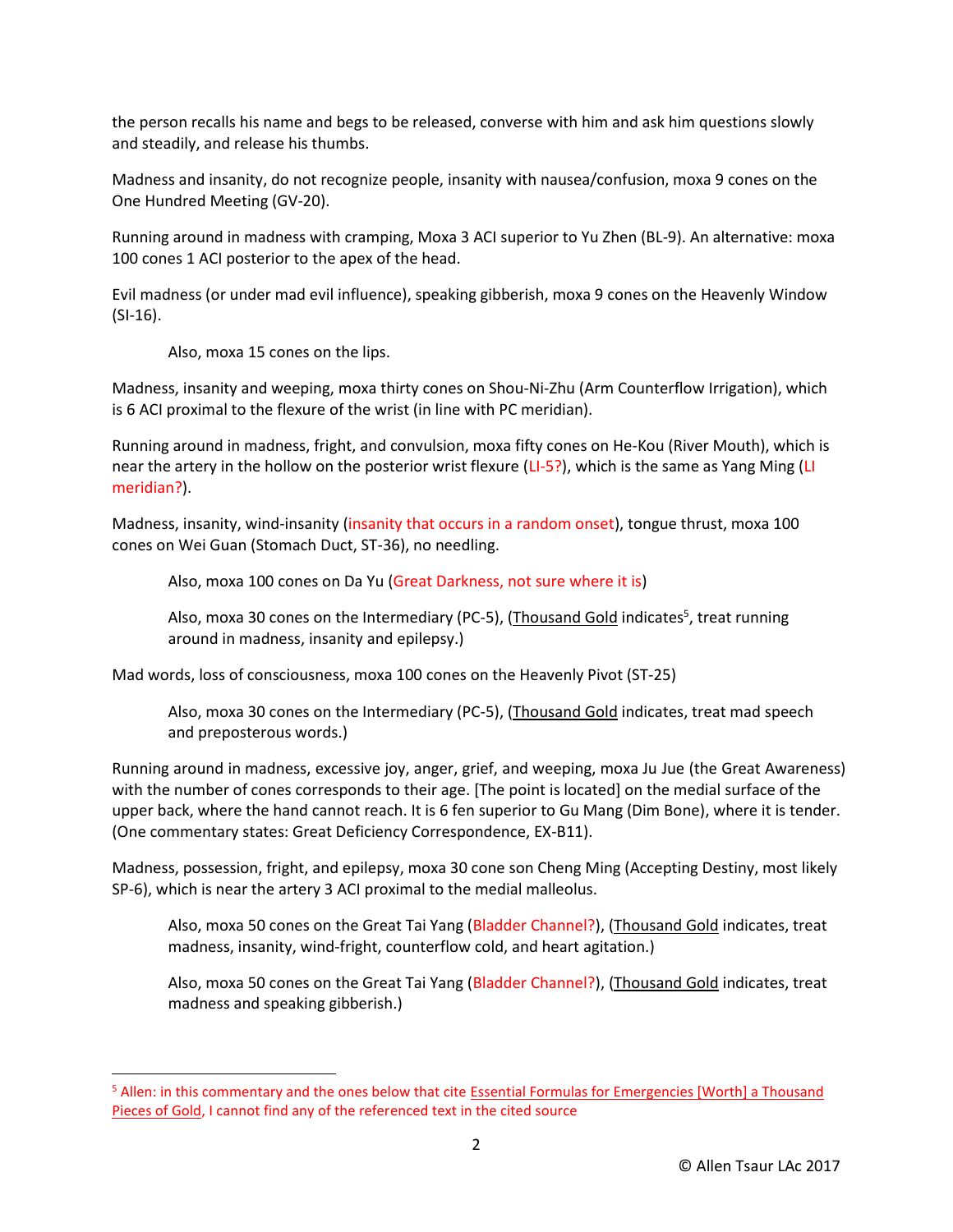Also, moxa 50 cones on the Foot Shao Yang (GB channel?), (Thousand Gold indicates, treat insanity, epilepsy, and fickle madness.)

Also, moxa 50 cones on the Foot Yang Ming (Stomach channel?), (Thousand Gold indicates, treat running around in madness, fright, and loss of consciousness)

Running around in madness, insanity at loss like a dead person, moxa 9 cones on Great Esteem (LR-1). (Thousand Gold states, moxa San-Mao on the big toe (where the big toe has hair on its dorsal surface of the middle phalanx))

Running around in madness, cursing and verbal abuse, moxa the 8 influential points, the number of the cones corresponds to the person's age.

Madness, insanity, wondering in fright, loss of consciousness in random onset, sometimes happy, sometime cursing, sometimes laughing, sometimes singing, sometimes crying, speaking gibberish, thrusting tongue – all of this, moxa Upper Star (GV-23), Brain Door (GV-17), Wind Pond, (GB-20), Arm Tai Yang, Arm Yang Ming, Arm Tai Yin, Foot Tai Yang, Foot Yang Ming, Foot Shao Yang, Foot Tai Yin, Yang Qiao, Yin Qiao, and heel – all moxa with the number of cones corresponding to the person's age. (Allen: this is clearly a brain illness, where all access points of brain on GV and GB channels are prescribed. Also it can be about the Wei Qi, as all Yang meridians except TE are indicated, the two Yin meridians indicated – SP and LU – have everything to do with making contact with the exterior world (food and air) as well as being the primary source of Qi)

Fright, dread, heart trepidation, lack of strength, moxa 50 cones on Great Horizon (SP-15).

Evil ghost (possession) and preposterous speech, moxa 14 cones on Xuan Ming (Life in Suspension, EX-HN34), it is in the center of the interior lips (superior labial frenum). Its alternate name is Ghost Fortune. An appropriate treatment method would be to cut it decisively with a steel blade.

Evil madness and inhumane tongue, moxa 100 cones on Prostrate Hare (ST-32).

Also, moxa 50 cones on Ci Man (Gate of Loving-Kindness, don't know where it is), (Thousand Gold indicates, treat grief, weeping, evil words, busy ghost singing and laughing.)

Weeping, crying and speaking gibberish, moxa 50 cones on Heavenly Palace (LU-3).

Madness, the evil/pathogen acts on irregular onset, messy hair, speaking loudly, desire to kill people, not afraid of hazard/dangerous environment, moxa the Intermediary, male on the left and female on the right, the number of cones corresponds to the person's age.

Running around in madness, stabbing people, desiring to suicide, cursing nonstop, speaking gibberish, calling ghosts and divines, moxa one cone each on the lateral corners of the lips, on the border between the red and white flesh

Also, moxa 5 cones on the anterior flexure of the elbows (PC-3/HT-3?)

Also, moxa 3 cones (Bao – burn the entire cones?) between the scapula spines.

Fright and running around in madness (mostly in fear), moxa 7 cones 3 ACI proximal to the medial malleolus.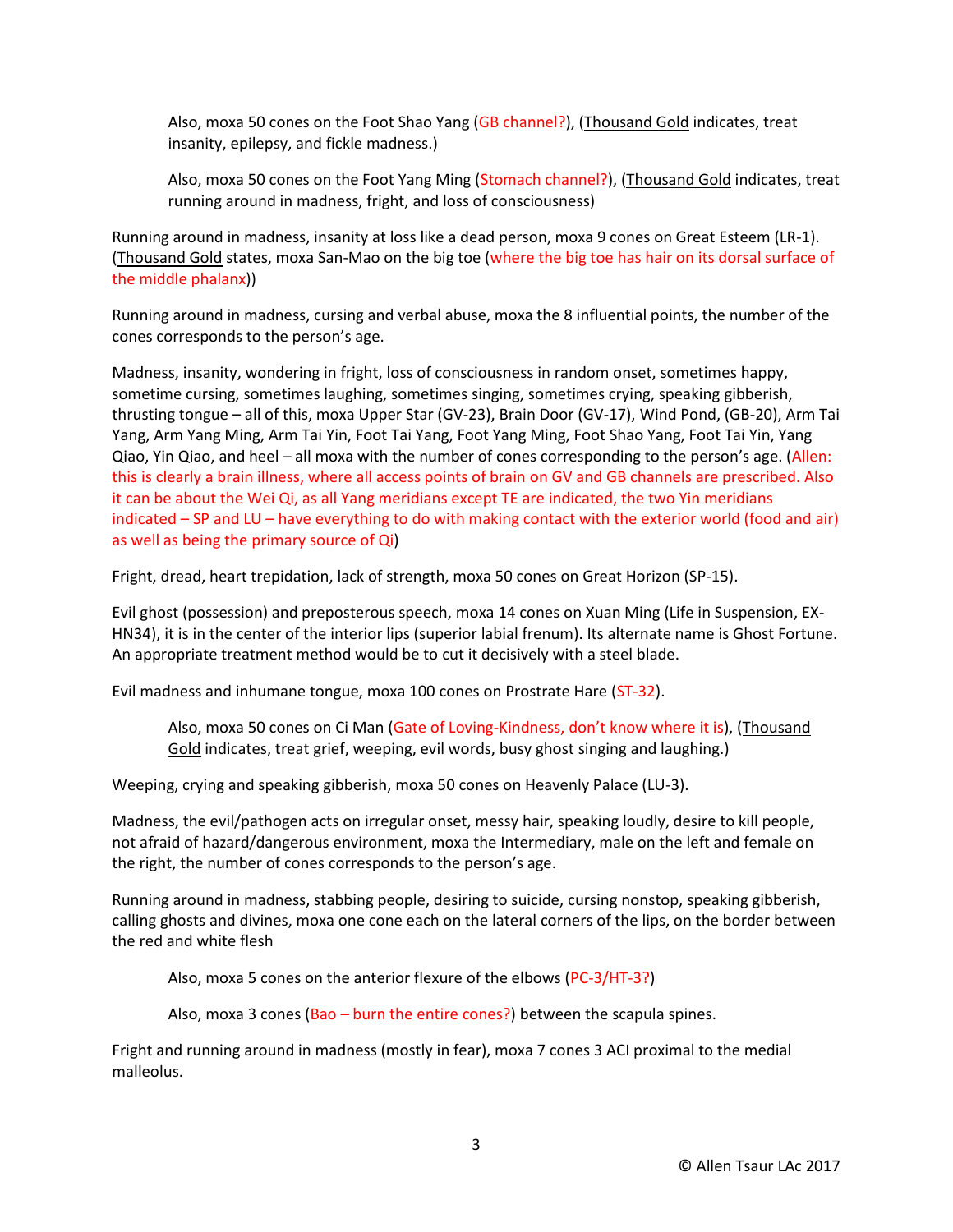### (Allen - here begins the naming of the Ghost points and possession treatment)

Possession, heavy limbs (or serious illness on four limbs) and relevant signs, Outside Marsh (LU-5) masters it, which is also called the Ghost Hall.

Possession, talking never-ending and relevant signs, Center of Man (GV-26) masters it, which is also called the Ghost Market. (Thousand Gold states, also named Ghost Living Room, whenever a person is possessed, [one] first pinches vigorously [the area] inferior to the nose.)

Possession, laying [on bed], benighted without self-awareness, Wind Palace (GV-16) masters it, which is also called the Ghost Cave.

Possession, speaking loudly, cursing and verbal abuse, maniac pacing, 1 fen inferior to the tip of each ten fingers masters it (EX-UE11), which is also called the Ghost Castle.

Possession, ghost insanity, the upper chest masters it (CV-17?), which is also called the Ghost Door. It also masters heavy limbs.

Possession, speaking loudly, cursing and running around, Three Miles masters it (LI 10/ST36), which is also called the Evil Ghost.

Palace of Weariness (PC-8) is also called the Ghost Road.

Yang Pond (TE-4) is also called the Ghost Minister.

The curve anterior to the hairline (ST-6) is also called the Ghost Bed.

Bent artery (LI-5) is also called the Ghost Receiving.

Foot Greater Yang is also called the Ghost Road.

A person who has been mad and insane for 20-30 years, first moxa Heavenly Window (SI-16), then in the sequence of Shoulder Well (GB-21), Wind Gate (BL-12), Liver Correspondence (BL-18), Kidney Correspondence (BL-23), Hand Heart Master (PC-7), Crooked Pond (PC-3), five toes of each foot, and Bubbling Spring. Moxa 500 cones each, 7 times a day.

#### **Acupuncture Treatment Strategy for Possession:**

For the 100 types of possessions, there are many different causes and different presentations. The sign of the possession for the illness are on the edge of insanity. Some are silent without a sound, some are talkative and slandering, some sing, some cry, some laugh, some recite poetry, some sleep and sit in the ditch, some eat feces and filth, some are nude, some wonder at night, some curse in anger improperly, some are with flying insects and spirits, some are with erratic arm movement and rapid eye movement. As of these types of insane/mad person, now [let's] treat it with acupuncture and herbs.

Bian Que stated, "those who are ill by the 100 types of possession, there are the 13 points." As of the needling structure, begin with the Ghost Palace (CV-26), then Ghost Trust (LU-11), Ghost Castle (SP-1), and Ghost Heart (PC-7/LU-9?). It does not require needling on all points. You should know after 5-6 points. If it is the essence of the external entity (*in literal translation: the "essence of the evil insect"*), then ask [the person/entity] and investigate where it comes from. [My] past experience show its validity, and [I] can immediately contact the spirit. It is not necessary to end its life. Simply offer it to leave [is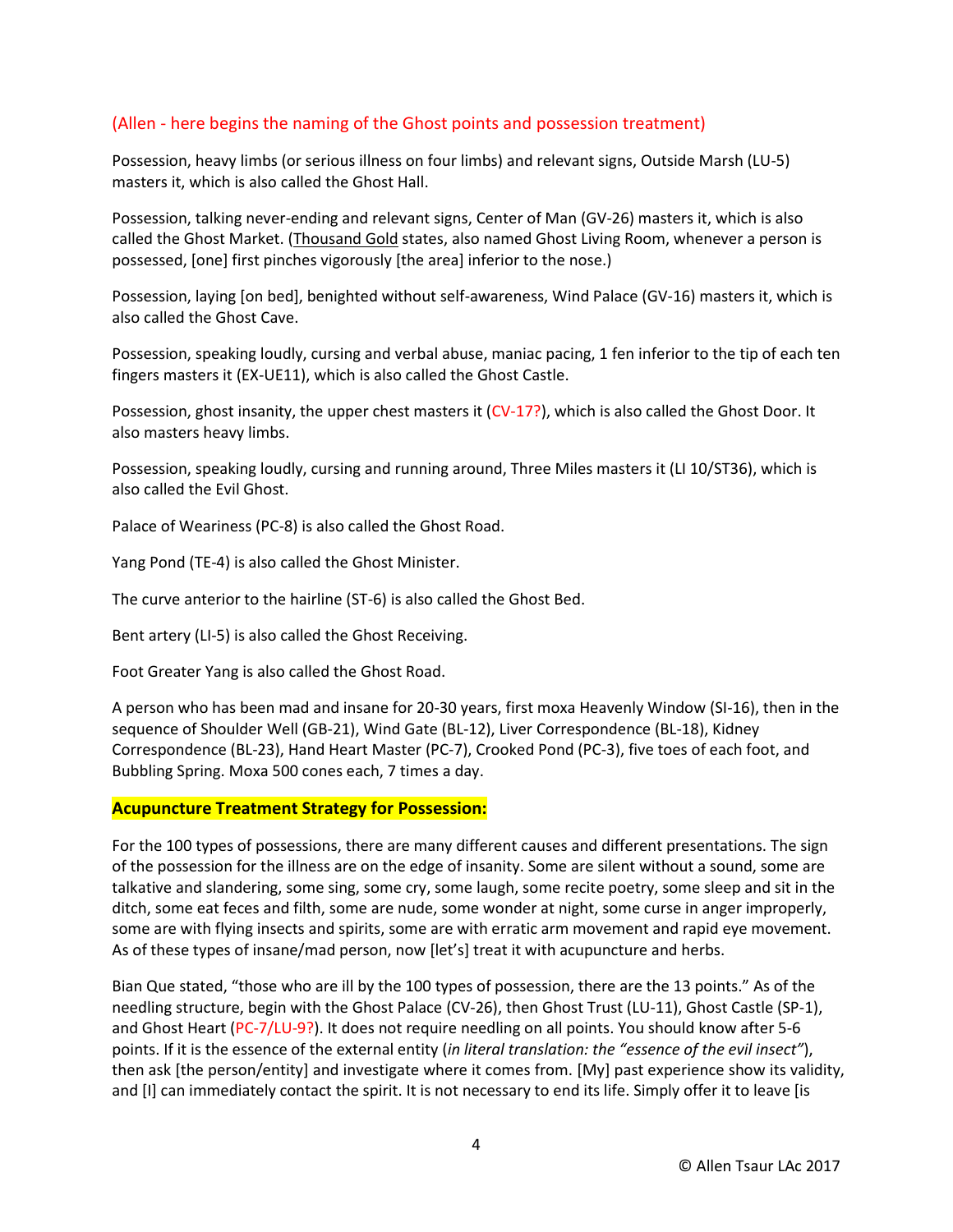enough]. Begin needling on the left side for the male; begin needling on the right for the female. If after needling for a few points and the person still does not speak, then needle all [13] points. Follow this strategy for the treatment, needle and moxa each place.

- **First needling**, from Center of Man (GV-26), called Ghost Palace, needle from its left and pierce out to the right.
- **Second needling**, 3 fen inferior to the thumb nail (LU-11), called Ghost Trust, needle 3 fen into the flesh.
- **Third needling**, inferior to the big toe nail (SP-1), needling 2 fen into the flesh, called Ghost Castle; needling all 5 toes.
- **Fourth needling**, anterior flexure of the wrist (PC-7/LU-9?), needling to half [ACI] to resolve, called Ghost Heart.
- **Fifth needling**, on the white flesh inferior to the lateral malleolus (BL-62), fire needling 7 flashes and 3 times, called Ghost Road.
- **Sixth needling**, superior to the Great Hammer and 1 ACI into the hairline (GV-16)), fire needling 7 flashes and 3 times, called Ghost Pillow.
- **Seventh needling**, 5 fen inferior to the ear lobe (ST-6), fire needling 7 flashes and 3 times, called Ghost Bed.
- **Eighth needling,** inserting from the left of Receiving Fluid (CV-24) and piercing out to the right, called Ghost Market.
- **Ninth needling,** 3 ACI proximal to the flexure of the wrist, between the tendon, called Ghost Road, this is the Intermediary (PC-5).
- **Tenth needling,** straight up from the nose, 1 ACI into the hairline, fire needling 7 flashes and 3 times, called Ghost Hall.
- **Eleventh needling,** 3 cones of moxa on the perineal raphe (for male), 3 cones of moxa head of the Jade Gate (vagina) for female, called Ghost Hiding.
- **Twelfth needling,** [on] the crease that runs through Outside Marsh, between the two tendons that borders the white flesh, fire needling 7 flashes and 3 times, called Ghost Minister. This is the Crooked Pond (PC-3).
- **Thirteenth needling,** 1 ACI from the tip of the tongue, [needle] from the inferior seam of the tongue, and pierce and emerge out of the superior surface. Taked another needle and place it horizontally on the lips. Stabilize the needle handle so the person's tongue cannot move. It's called Ghost Seal.

From the [above], if they are on the limbs in corresponding (left/right) pairs, then needle both sides. If They are individual points, then only needle single points.

### **Tx for Wind Xie/Pathogen:**

Moxa Intermediary (PC-5) with the number of cones corresponding to the person's age.

Also, moxa 7 cones on Receiving Fluid (CV-24), and 3 Bao (burning the whole cones?)

Also, moxa 7 cones on Heart Correspondence (BL-15)

Also, Moxa 7 cones on Three Miles (ST-36)